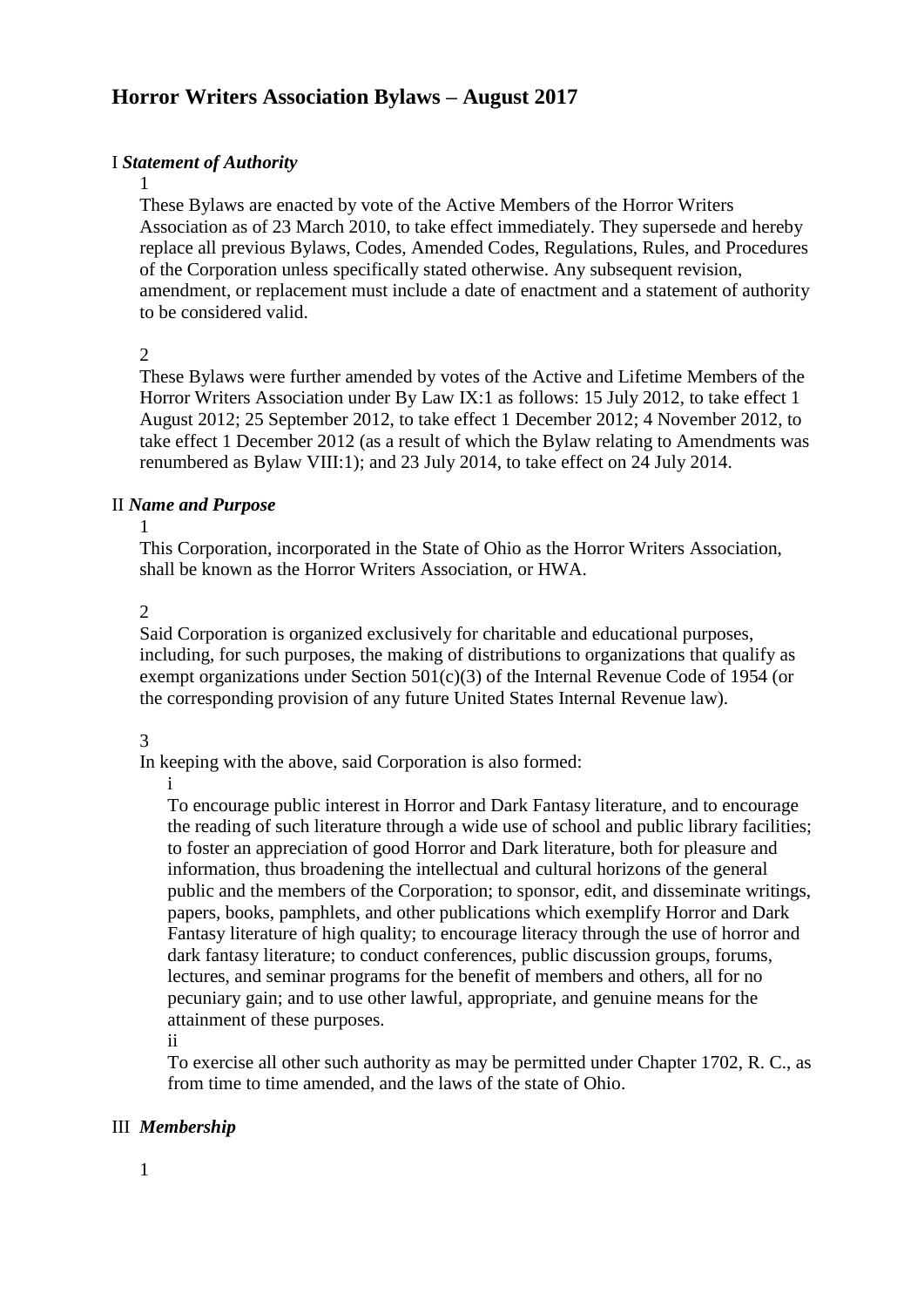There shall be five (5) classes of regular membership in HWA: (1) active members, (2) affiliate members, (3) associate members, (4) academic members; and (5) supporting members.

#### $\mathcal{L}$

Writers are defined as those who create original or adapted works of fiction or non-fiction of Horror or Dark Literature that are published in any of the following forms: books, periodicals, one-off printed material, stage plays, screenplays, graphic novels, comic books, computer games and internet-based material. The HWA Board has the right by majority vote to alter this definition to reflect developments in the marketplace and future technologies for the delivery of fiction and non-fiction material.

#### 3

Active membership requires one or more of the following, either traditionally published or self-published (see clause III 3 xix):

#### i

Three or more separate publications or sales of short works of fiction whose combined total length equals or exceeds 7,500 words, sold at professional rates and containing one or more elements of horror or dark literature. Professional rates are defined in this case as five cents  $(5¢)$  or more per word. "Publications or sales" is defined to mean either publication, or the receipt of payment for future publication; the signing of a contract shall not constitute sale until the first payment has been received.

#### ii

Three or more separate publications or sales of articles, reviews, or translations whose combined total length equals or exceeds 7,500 words, sold at professional rates and containing one or more elements of horror or dark literature. Professional rates are defined in this case as five cents  $(5¢)$  or more per word. "Publications or sales" is defined to mean either publication, or the receipt of payment for future publication; the signing of a contract shall not constitute sale until the first payment has been received.

#### iii

The publication or sale of at least one book-length work, fiction, non-fiction, or translation, sold at professional rates and containing one or more elements of horror or dark literature or study, scholarship, criticism, or commentary thereon. "Book-length" is defined as being in excess of 40,000 words. Professional rates are defined in this case as payments of at least \$2,000 in the form of any combination of monies from an advance AND/OR royalties of 5% or more; OR payments of at least \$5,000 in the form of any combination of monies from an advance AND/OR royalties of less than 5%; or payments of at least \$2000 for self-published works, where those payments meet the requirements of clauses III 3 xix and xx. Note: the payment requirements are per book, and are not cumulative across a number of books. For works not published as independent volumes, such as magazine serials, qualifying rates shall be defined as five cents  $(5¢)$  or more per word. "Publication or sale" is defined to mean either publication, or the receipt of payment for future publication; the signing of a contract shall not constitute sale until the first payment has been received.

### iv

The writing of one screenplay for a theatrical film related to the dark fantasy, horror, or occult genre(s), for which the writer was paid at least \$5,000 minimum at the time of sale and for which the writer received at least partial screenplay credit, or would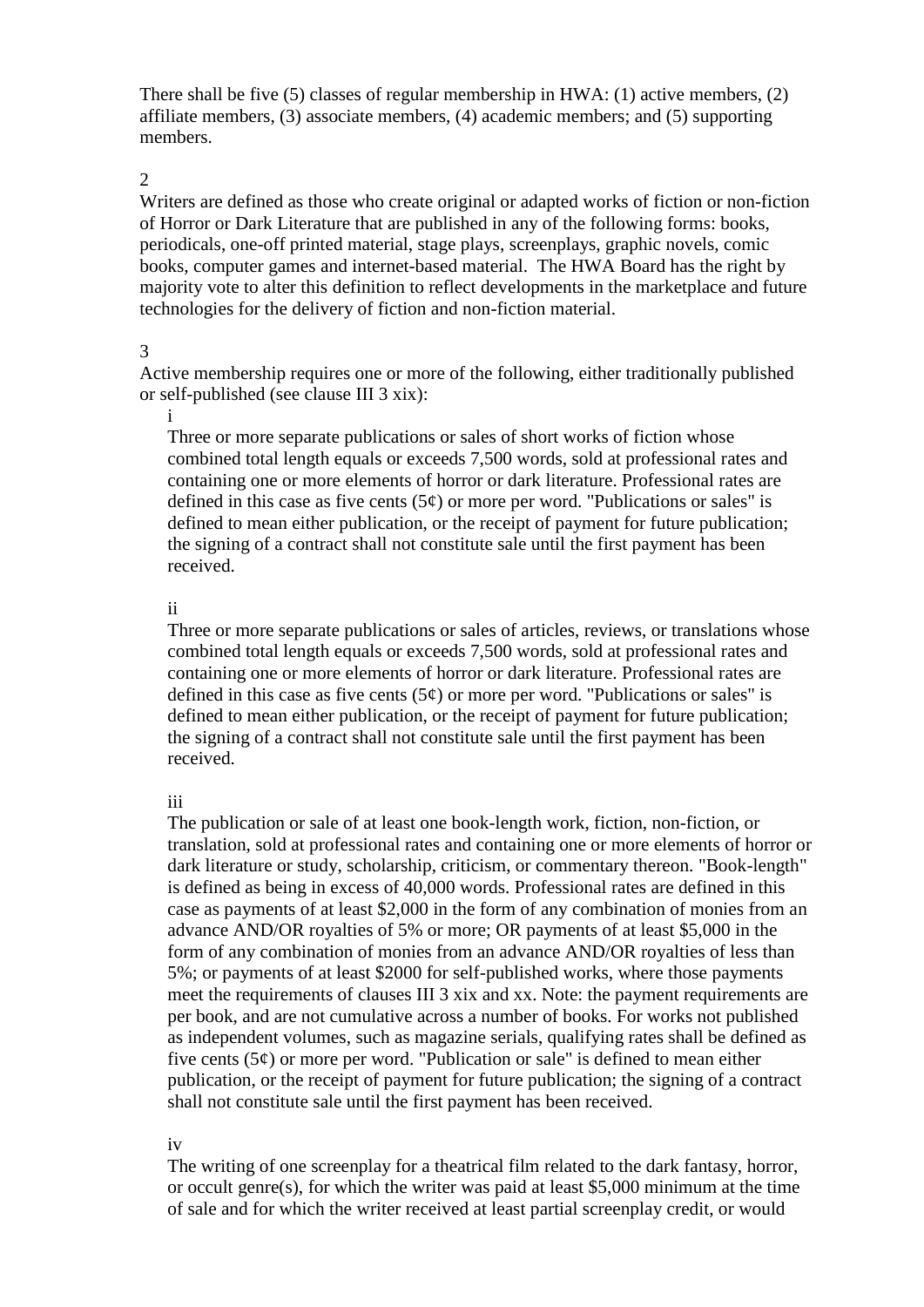have received such credit had the film been released. Or the writing of one stage play related to the dark fantasy, horror, or occult genre(s), for which the writer was paid at least \$2,000 minimum at the time of the sale and for which the writer received at least partial credit, or would have received credit had the play been produced.

#### v

The writing of one television movie related to the horror or dark fantasy genre(s) at least ninety (90) minutes in length, or two episodic teleplays each at least thirty (30) minutes in length, intended for broadcast on either a major network, in nationwide syndication, or on a major cable channel, for which the writer was paid at least the Writers' Guild minimum current at the time of sale and for which the writer received at least partial screenplay credit, or would have received such credit had the teleplay been aired.

#### vi

The scripting of no less than three full-length comic books (defined as a minimum of 20 story pages per issue), or that equivalent in self-contained stories, relating to the horror or dark literature, as "work-for-hire" at a page-rate of no less than \$50.00 per page. The same quota applies to writer/artists, who must be paid no less than \$100.00 per page for material they have written and illustrated. Payment must be received before Active status will be granted under this provision.

#### vii

The scripting of a minimum of three creator-owned full-length comic books, relating to horror or dark literature, with a paid advance and with a nationally-distributed print run of at least 5,000 copies. The advance for the creator-owned published work must be no less than \$30.00 per page or \$700.00 per issue. The same quota applies to writer/artists, who must be paid no less than \$60.00 per page for material they have written and illustrated, or \$1,200 per issue.

## viii

The scripting within a one-year period of no less than three self-published or creatorowned full-length comic books (defined as a minimum of 20 story pages per issue), or that equivalent in self-contained stories, relating to horror or dark literature, with a minimum print-run of 2,000 nationally-distributed copies per issue.

## ix

The writing of three role-playing games, gaming modules, scenarios, sourcebooks, or other role-playing gaming projects related to horror or dark literature of at least 10,000 words each, and each paying at least five cents  $(5¢)$  per word.

## x

The writing of one role-playing game, gaming module, scenario, sourcebook, or other role-playing gaming project related to horror or dark literature of at least 40,000 words, paying at least five cents  $(5¢)$  per word.

## xi

Payment of \$2,000 for the scripting of a computer game related to horror or dark literature, or a single work of interactive fiction intended for electronic media, regardless of length or memory usage.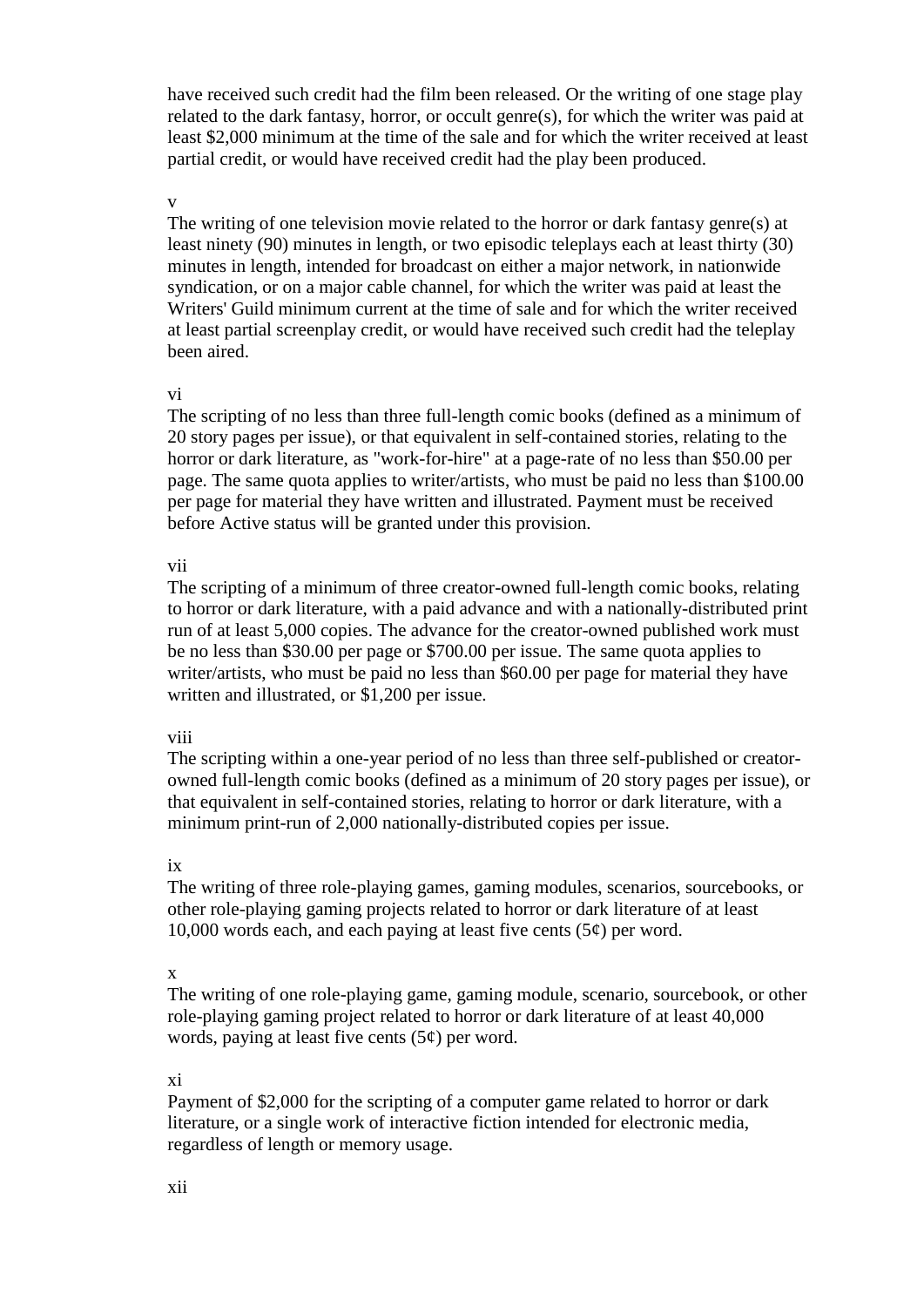The writing of a computer game or a single work of interactive fiction related to horror or dark literature for electronic media without payment in advance, but with a paid circulation exceeding 1,000 copies, of which all or part of that payment has been received by the writer -- i.e., "shareware" with over 1,000 registered copies.

#### xiii

Ten or more separate publications or sales of individual poems whose combined total length equal or exceeds 150 lines, sold at professional rates and containing one or more elements of horror or dark literature. "Professional rates" are defined in this case as no less than 25 cents (25 $\varphi$ ) per line or \$5 for each poem, whichever figure is greater. "Publication or sale" is defined to mean either publication, or the receipt of payment for future publication; a verbal promise or the signing of an agreement shall not constitute sale until payment has been received.

#### xiv

The publication or sale of at least one poetry collection for which a professional-level prize or honorarium is paid, and containing one or more elements of horror or dark literature. "Poetry collection" is defined in this case as a bound or saddle-stitched book or booklet of at least 48 pages, excluding cover, title sheets, and end-pages, with a print run of no fewer than 100 copies. "Professional-level prize or honorarium" is defined in this case as no less than \$50. "Publication or sale" is defined to mean either publication, or the receipt of the aforementioned prize or honorarium; a verbal promise or the signing of an agreement shall not constitute sale until payment has been received.

#### xv

An Editor may qualify for Active Status in the following manner. Firstly - editing least one book-length work of fiction, non-fiction, or translation, sold at professional rates and containing one or more elements of horror or dark literature or study, scholarship, criticism, or commentary thereon. "Book-length" is defined as being in excess of 40,000 words. Professional rates are defined in this case as payments of at least \$2,000 in the form of any combination of monies from an advance AND/OR royalties of 5% or more; OR payments of at least \$5,000 in the form of any combination of monies from an advance AND/OR royalties of less than 5%. Royalty rates below 1% of the retail price of the volume do not constitute professional sales. Flat fee payments of at least \$2000 qualify. "Publication or sale" is defined to mean either publication, or the receipt of payment for future publication; the signing of a contract shall not constitute a sale until the payment has been received. Secondly – if the person's full time employment is editing and at least 25% of the person's responsibilities are in editing horror publications; and that person has held that fulltime employment for a minimum of six months. Thirdly – if the person has received payment of at least \$2000 over one calendar year for the sole purpose of editing horror publications in book form, periodicals or on-line.

#### xvi

A writer may also qualify for Active Status if he/she is paid full-time or part-time (as an employee or a contractor) to primarily write horror or dark fantasy fiction and/or non-fiction for a periodical or online site, write a stage play, write a screen play, write a comic book script, or write a game; where the organization paying the writer retains copyright; and where that person has held that employment for a minimum of six months. In each case, the writer must be able to prove to the Membership Committee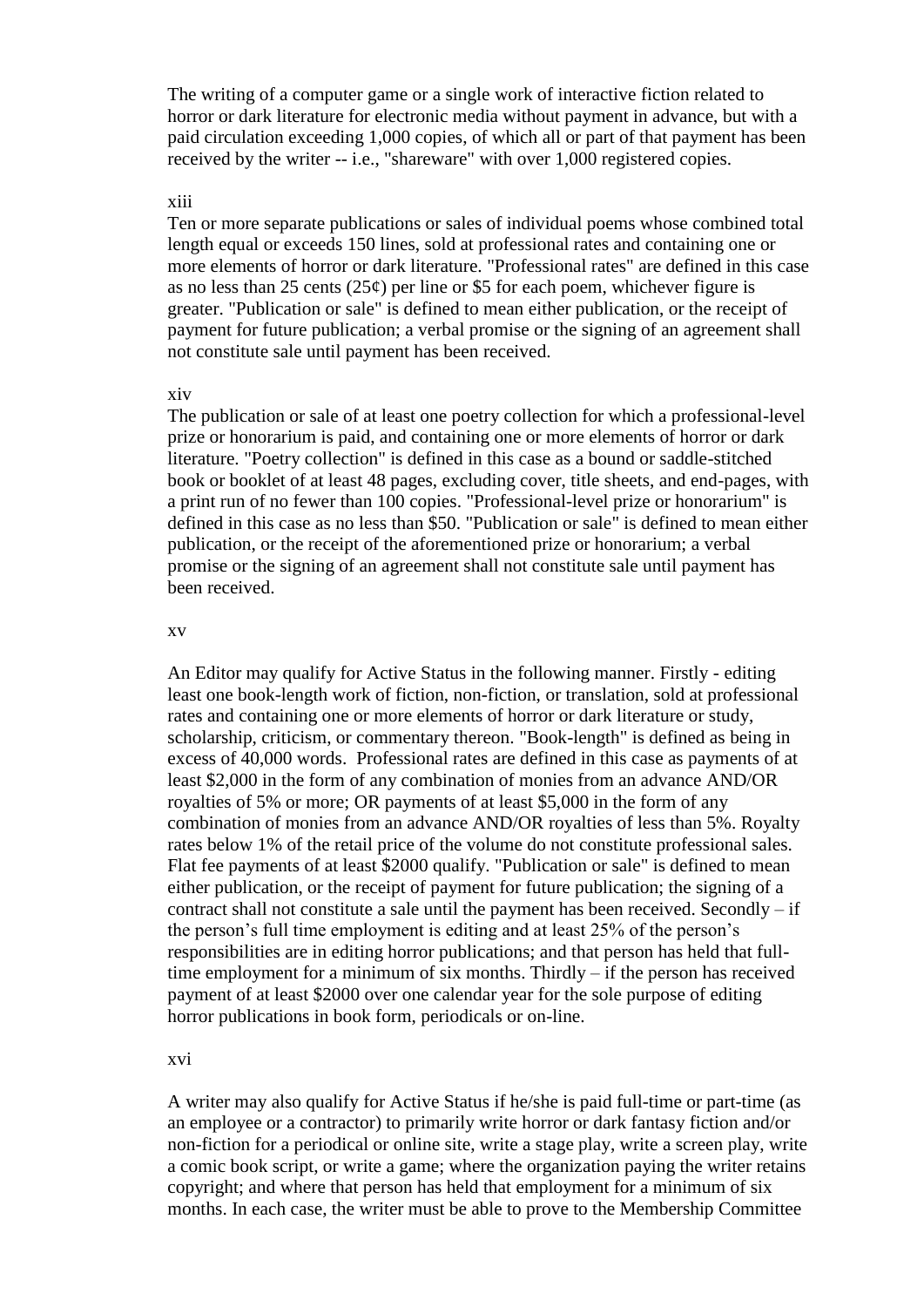that payments of at least \$2000 for this work were received from a single organization within that six month period. The critical points here are that the writer does not retain copyright (that is, they are "working for hire") and that they can prove earnings of at least \$2000 within a six month period from one "employer".

#### xvii

Recognized academic presses that do not pay advances will be considered acceptable credit for membership, provided the author can demonstrate proof of earned income within two years of a book's release that equals advance amounts as specified in the requirements for Active membership.

#### xviii

A writer may qualify for Active status by mixing and matching work from different categories. However, this is a complex matter requiring review by the Membership Committee on a case-by-case basis.

### xix

Self-published works may be used in qualifying for Active status. Payments so claimed must be made to the author from an external source such as Amazon, so that they can be verified. Payments must be received within two years after the work's original self-publication date. Payments used for qualification purposes are the earnings received from those outside sources, NOT the sales revenue earned by that outside source.

### xx

All applicants may be asked to provide documentation of their qualifying sales to complete the application process. Documentation may include proof of payment including, but not limited to, true and correct copies of royalty, advance or one-off payments from publishers; sales records received from third party book distributors (e.g. copies of Excel payment records, copies of web pages showing sales and payment records); payment processor or shopping cart records for direct book and ebook sales; and/or other sales or financial records which are custom and practice in the publishing industry. Documentation must be able to show sales are tied to a specific title.

## 4

It shall be required that the publication, publisher, or other entity making payment as described in Section 3 shall be one that pays the same qualifying rate to at least 90% of its contributors. This is necessary to avoid having members attain Active status through "traded" or other irregular sales at artificial rates.

# 5

Since there is no reliable way of determining who contributed what to a collaborative work, every writer whose name appears as author of any qualifying work shall be permitted to claim that work as fully his own for the purpose of Active membership, so long as no more than three names are listed as author. No collaboration listing four or more authors shall be accepted as a membership credential. Up to three authors may be admitted to Active membership for the same qualifying work.

### 6

The HWA has established these minimum standards not only in the interest of maintaining credible professional standards for Active members, but to discredit by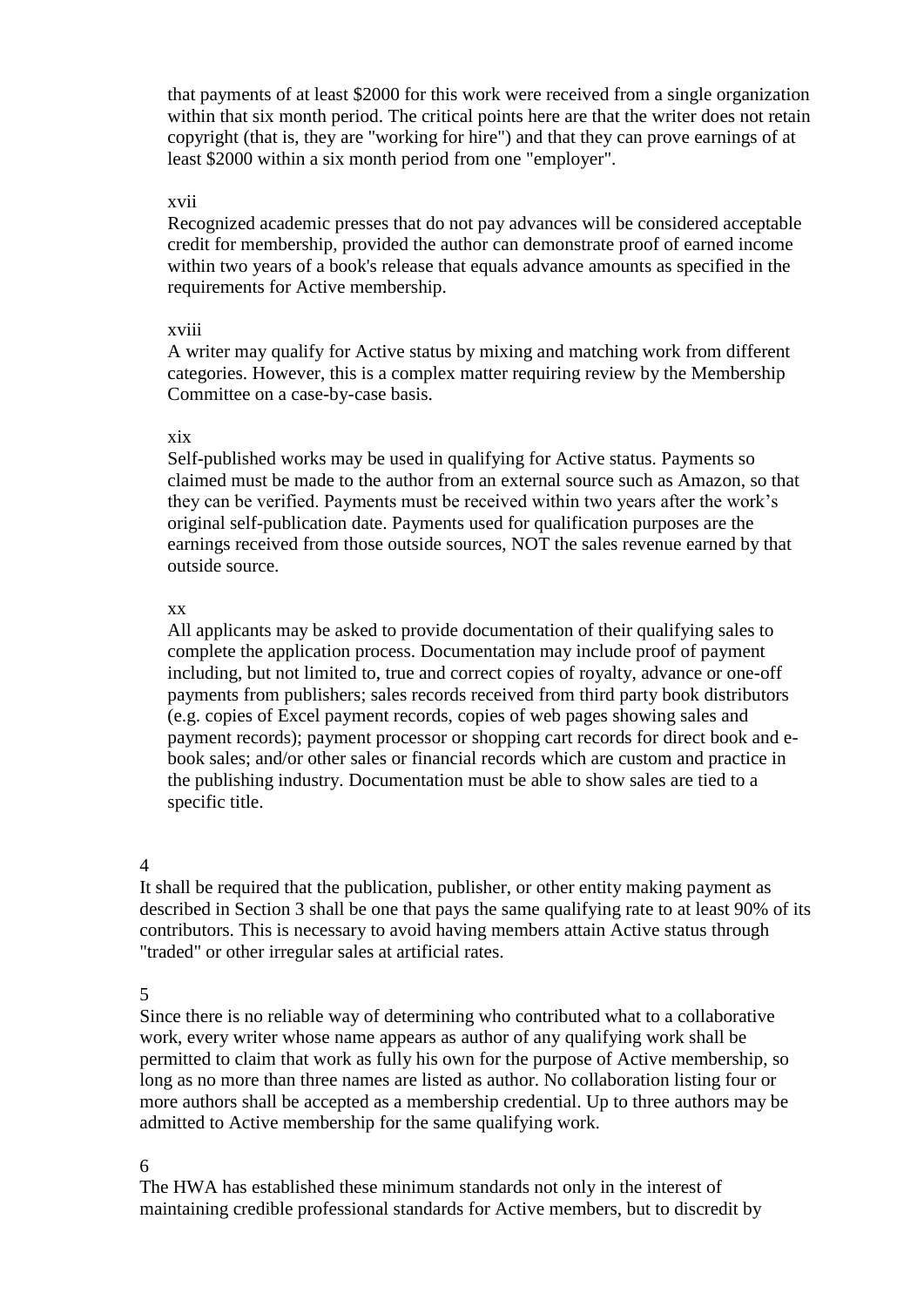implication those publishers who attempt to define lower rates as professional. The HWA recognizes that while the aforementioned rates are professional, many of them are nevertheless quite low, and neither body wishes to suggest that such payments are, in fact, adequate for any purpose other than establishing standards for Active membership. The HWA further recognizes that part of the duty of HWA is to improve the working conditions of the artists who comprise its Active membership; therefore, it is obligated to establish firm minimums for Active status, for by failing to do so it would be encouraging to some degree those publishers who unfairly exploit writers.

#### 7

Writers who have not yet met the criteria for Active membership in HWA, but do meet the criteria listed below, may join the Corporation as Affiliates. Affiliates shall pay the same dues as Active members, and shall receive the same publications and services as Active members, but lack certain rights available to Active members. HWA does not consider the criteria listed in this section to be acceptable evidence of professional standing. These criteria are meant only to show the professional intent of a prospective member. Affiliate membership requires one or more of the following:

#### i

One or more publications or sales of short or long fiction in excess of 500 words each, sold at qualifying rates and containing one or more elements of horror or dark literature. Qualifying rates are defined in this case as \$25 or more. "Publications or sales" is defined to mean either publication, or the receipt of payment for future publication; the signing of a contract shall not constitute sale until the first payment has been received.

#### ii

One or more publications or sales of non-fiction, role-playing supplements, comic book scripts, computer gaming scripts, or theatrical plays in excess of 500 words each, sold at qualifying rates and containing one or more elements of horror or dark literature or study, scholarship, criticism, or commentary thereon. Qualifying rates are defined in this case as \$50 or more. "Publications or sales" is defined to mean either publication, or the receipt of payment for future publication; the signing of a contract shall not constitute sale until the first payment has been received.

#### iii

The publication or sale of at least one book-length work, fiction, nonfiction, or translation, sold at qualifying rates and containing one or more elements of horror or dark literature or study, scholarship, criticism, or commentary thereon. "Book-length" is defined as being in excess of 40,000 words. Qualifying rates for works published in book form are defined in this case as the payment of any combination of monies from an advance and/or royalties of at least \$200 - an advance may be against royalties of no less than 1% of the retail price of the volume, or it may be a flat-rate payment; or payments of at least \$200 for self-published works, where those payments meet the requirements of clauses III 7 vi and ix. Note: the payment requirements are per book, and are not cumulative across a number of books. For works not published as independent volumes, such as magazine serials, qualifying rates shall be defined as one cent  $(1¢)$  or more per word. "Publication or sale" is defined to mean either publication, or the receipt of payment for future publication; the signing of a contract shall not constitute sale until the first payment has been received.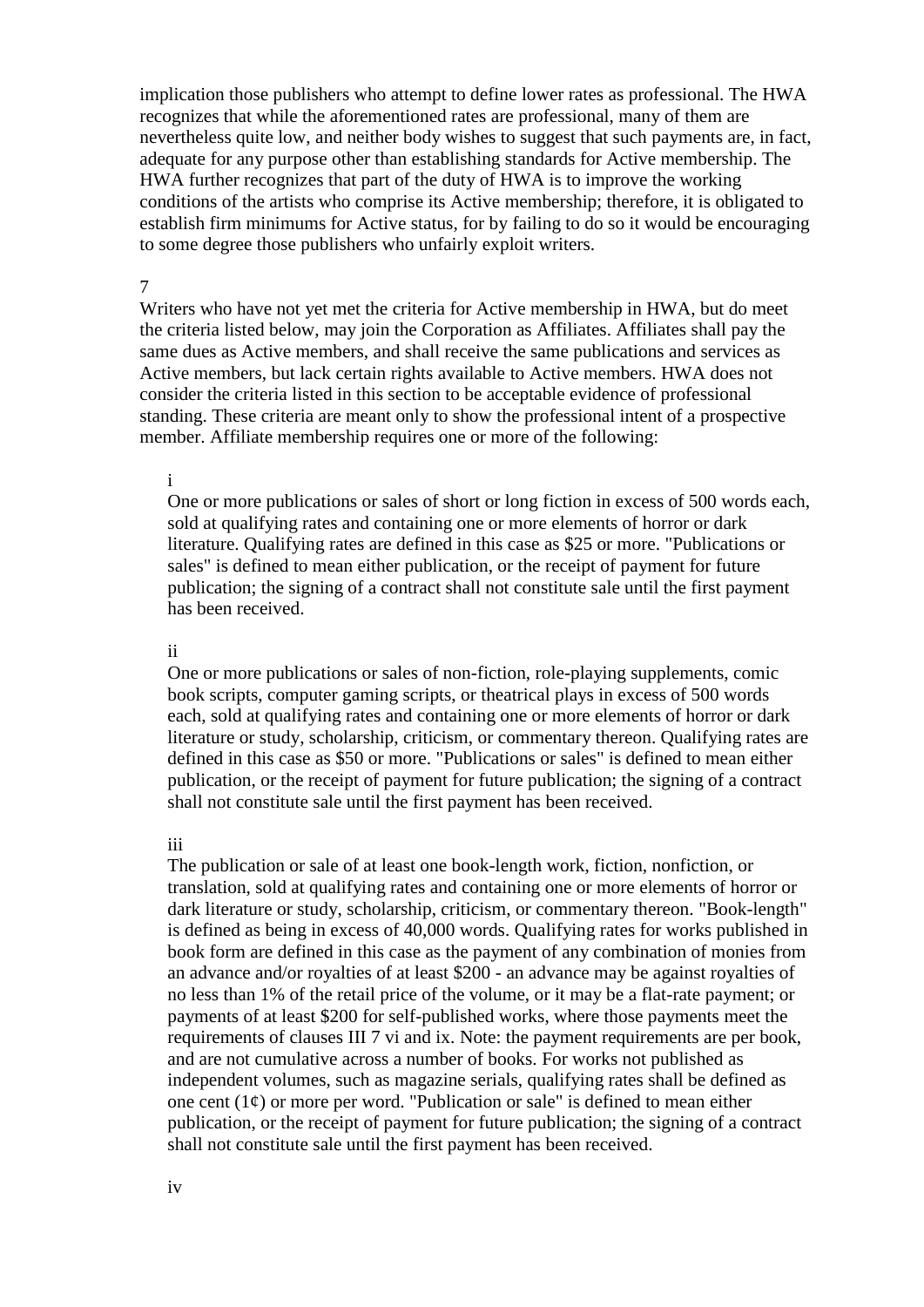The sale of one or more screenplays or the sale of one or more options for existing screenplays written by the applicant and related to the horror or dark fantasy genre(s) for television or theatrical film at qualifying rates. "Qualifying rates" are defined as \$200 or more. "Sale" is defined to mean the receipt of payment; the signing of a contract shall not constitute sale until full payment has been received.

#### v

Three or more separate publications or sales of individual poems of at least 10 lines each, sold at qualifying rates and containing one or more elements of horror or dark literature. "Qualifying rates" are defined in this case as a combined total of at least \$15. "Publication or sale" is defined to mean either publication, or the receipt of payment for future publication; a verbal promise or the signing of an agreement shall not constitute sale until payment has been received.

#### vi

Self-published works may be used in qualifying for Affiliate status. Payments so claimed must be made to the author from an external source such as Amazon, so that they can be verified. Payments must be received within two years after the work's original self-publication date. Payments used for qualification purposes are the earnings received from those outside sources, NOT the sales revenue earned by that outside source.

#### vii

It shall be required that the publication, publisher, or other entity making payment as described in sub-sections i-vi of this clause shall be one that pays the same qualifying rate to at least 90% of its contributors. This is necessary to avoid having members attain Affiliate status through "traded" or other irregular sales at artificial rates.

#### viii

Since there is no reliable way of determining who contributed what to a collaborative work, every writer whose name appears as author of any qualifying work shall be permitted to claim that work as fully his own for the purpose of Affiliate membership, so long as no more than three names are listed as author. No collaboration listing four or more authors shall be accepted as a membership credential. Up to three authors may be admitted to Affiliate membership for the same qualifying work.

#### ix

All applicants may be asked to provide documentation of their qualifying sales to complete the application process. Documentation may include proof of payment including, but not limited to, true and correct copies of royalty, advance or one-off payments from publishers; sales records received from third party book distributors (e.g. copies of Excel payment records, copies of web pages showing sales and payment records); payment processor or shopping cart records for direct book and ebook sales; and/or other sales or financial records which are custom and practice in the publishing industry. Documentation must be able to show sales are tied to a specific title.

#### 8

Persons working as professionals other than writers in the field of horror or dark literature (including, but not limited to, editors, illustrators, literary agents, booksellers, institutions with a legitimate interest in the horror genre, such as high schools, colleges, universities, libraries, broadcasting organizations, film producers, publishers, or an individual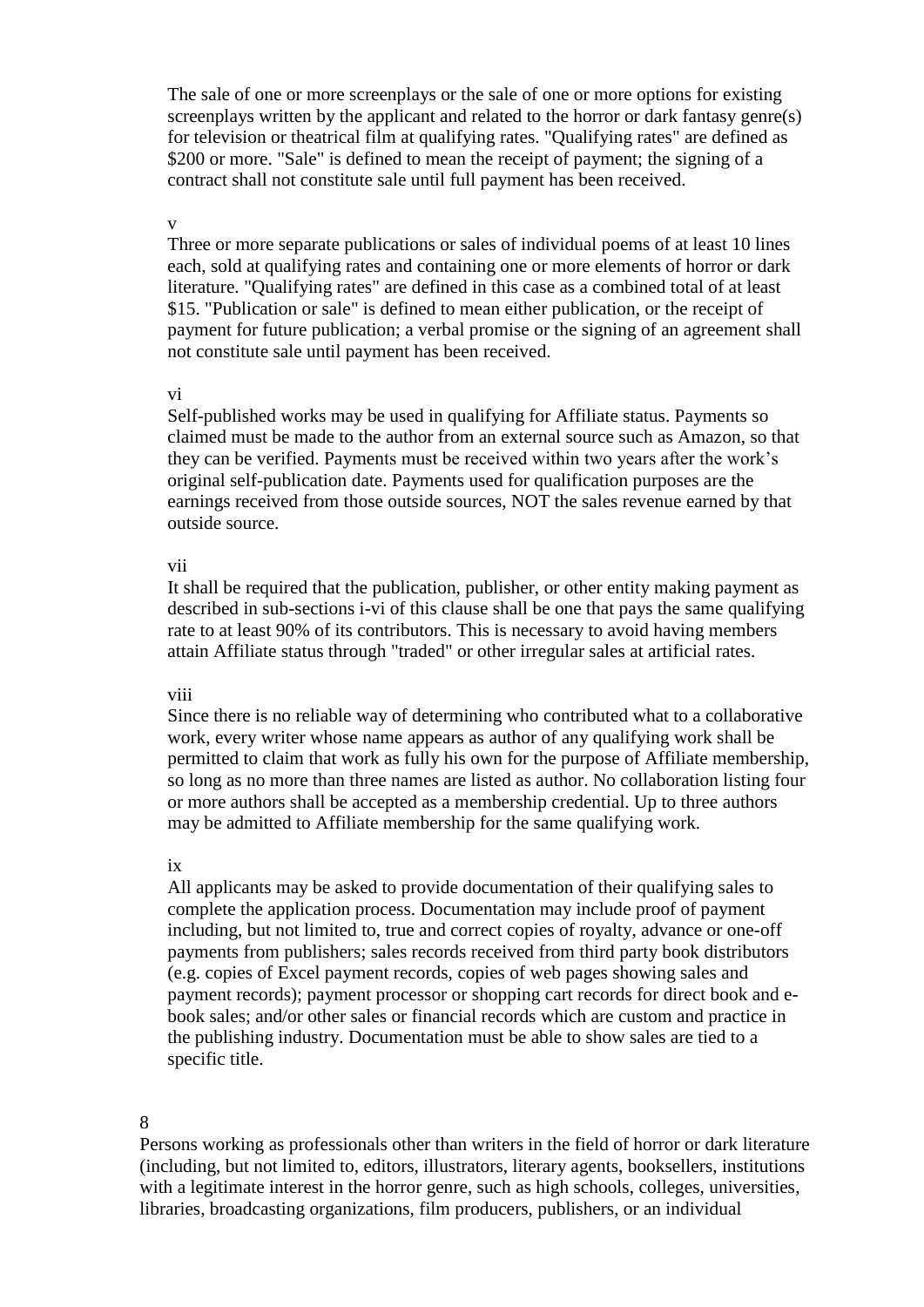associated with such an institution) may join the Corporation as Associates. Professionals are defined in this case as individuals or institutions able to demonstrate earned income from non-writing activities associated with horror or dark literature. Individual Associates shall pay the same dues as Active members, and shall receive the same publications and services as Active members, but lack certain rights available to Active members. Corporations or other business organizations joining as Associates shall pay dues and receive publications as stipulated in Article VII, Section 1.2 below.

### 9

Persons working as Academics and who have an academic interest in the field of horror or dark literature may join the organization as Academic Members. Academics are defined in this case as individuals able to demonstrate an academic interest in the genre through research, teaching, writing or other appropriate activities. Academics shall pay the same dues as Active members, and shall receive the same publications and services as Active members, but lack certain rights available to Active members.

## 10

Any person with an interest in horror or dark literature who does not qualify for Active, Affiliate, Associate or Academic Membership may join the HWA as a "Supporting Member". This specifically includes those who primarily intersect with horror or dark literature as readers or 'fans'. This form of Membership is provided to allow such persons to support the horror and dark literature genre.

### i

Supporting Members have full access to the Members Only area of the HWA website, with the exception of certain areas on the Message Board. The Board may also suspend any Supporting Members' access to the Message Board if the member posts inappropriately and continues to do so after receiving a written warning.

#### ii

Supporting Members are encouraged to volunteer their services to assist the organisation through its website, functions, promotions and so on.

#### iii

Supporting Members may not claim to be "Writer" members of the HWA under any circumstances. Those who qualify as Associate or Active Members should join those classes of Membership as soon as possible after qualifying.

#### iv

Supporting Members may be suspended from Membership or be removed from the Membership at any time upon a majority vote of the Board. Any activity that may bring the HWA into disrepute is prima facie sufficient reason for said suspension or termination. Any member suspended may regain Membership by majority vote of the Board. Any member terminated may not re-apply for Supporting Membership for a period of 2 years following said termination.

#### 11

All members of the Corporation are encouraged to submit recommendations for the preliminary ballot of the Bram Stoker Awards during the course of each year. However, Affiliates, Associates, Academics, and Supporting Members are not enfranchised to vote on the preliminary or final ballots of the Bram Stoker Awards, nor may they vote in the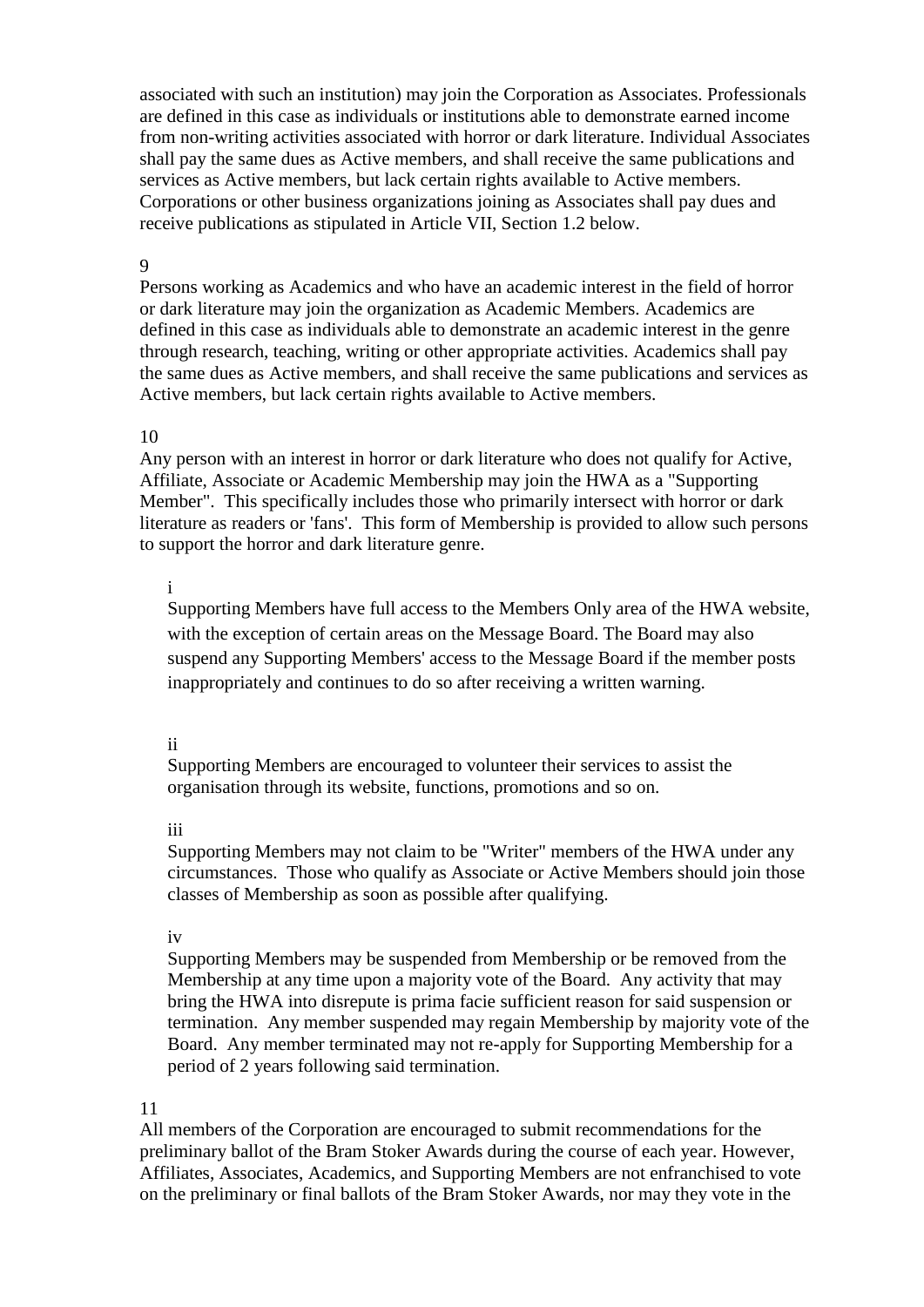election of the Corporation's officers and trustees or the amendment of its Bylaws. Affiliates, Associates, Academics, and Supporting Members shall not be excluded from any business meeting, social function, or other event that HWA may be responsible for (other than meetings of the Board that are held in executive session, from which all persons other than members of the Board and invited attendees are excluded); under no circumstance shall any gathering of HWA's membership be open only to Active members.

## 12

At this time the state of the marketplace is such that any form of requalification of membership is deemed unfeasible. The Board of the HWA reserves the right to reevaluate this position at some future point in order to ensure that the organization maintains a professional stature and composition. Requalification standards may only be introduced on the majority vote of all Active Members of the HWA.

## 13

HWA offers two forms of Dues:

# i

Individual Memberships: Dues for individual Supporting, Academic, Affiliate, Associate, and Active members are \$65.00 per year. The Board of the HWA, by the vote of two-thirds of the officers and trustees then in office, may increase these dues for any future calendar year but must give at least three months notice to the Membership before doing so. *Note: Dues were increased to \$69 effective 1 January 2013. Supporting members' dues are \$48 from 1 January 2013. Family membership dues are \$85 from 1 January 2013.* 

## ii

Business Memberships: Business memberships are available only to entities that can show legally recognized business status and can demonstrate earned income substantial enough to qualify at the Associate level. Business members receive access to HWA's private web site for up to five people, all of whom must be bona fide employees of the business. Mailed materials are sent to a single address. Business members receive one listing (as "Associate") in the Directory. Business membership dues are \$110.00 per year. The Board of the HWA, by a vote of two-thirds of the officers and trustees then in office, may increase these dues for any future calendar year but must give at least three months notice to the Membership before doing so. *Note: Dues were increased to \$115 effective 1 January 2013.* 

## 14

No member, no matter what level of Membership they hold, may use the mailing list for private purposes, under any circumstances.

## 15

Any new individual member joining HWA between April 1 and June 30 shall pay 80% of the dues due for a calendar year. Individual members joining between July 1 and September 30 shall pay 60% of the dues due for a calendar year. And individual members joining between October 1 and November 30 shall pay 30% of the dues due for a calendar year. Individual members joining during the month of December shall pay 100% of annual dues, which will cover their membership through the end of the next calendar year. This applies only to persons, businesses, and families who have not been members of HWA at any time in the previous two years.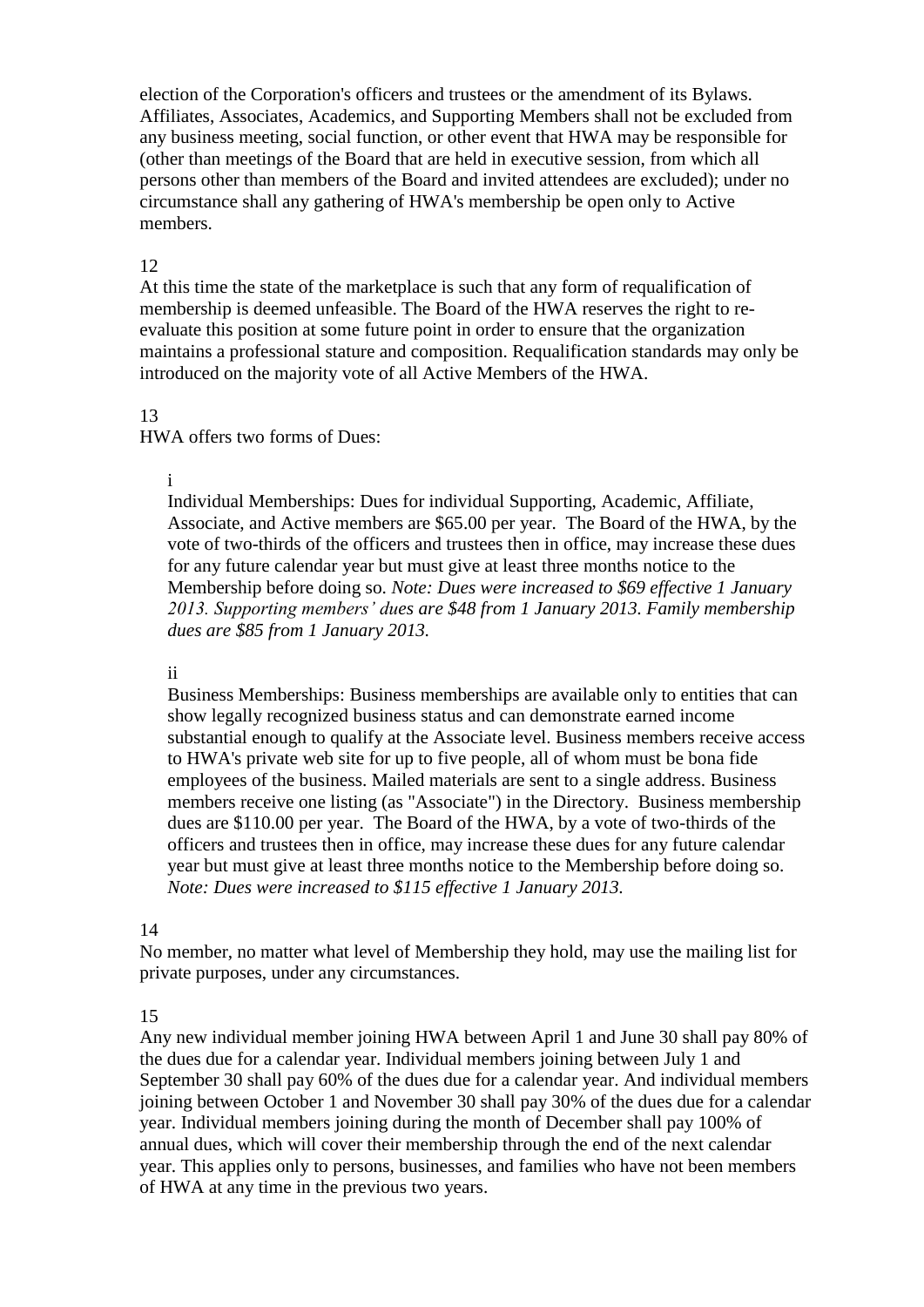## 16

Only Active members in good standing shall be eligible to serve as an Officer or Trustee of the HWA, to make nominations for such positions, and to vote in elections thereof. "In good standing" is defined as a Member having paid their Dues covering the period of any nomination period or election; not having resigned their membership; and not having been expelled under Article III, section 24.

# 17

The Board shall appoint a Membership Committee. The President shall designate one of the Committee as the Chair of the Committee. Members of the Committee will serve until they resign, are no longer members of the HWA, or are removed by a majority vote of the Board. The Chair will serve until they resign, another person is appointed by the President, or another person is appointed by a majority vote of the Board.

## 18

In the absence of action by other members of the Membership Committee, the Membership Chair shall act for the Committee. Any member of the Membership Committee may require that the entire Committee review any action by the Membership Chair, and a majority vote of that Committee has initial authority in all membership matters. Any member of the HWA may refer a decision of the Committee to the HWA Board for review, in which case the Board's decision will be final and binding.

# 19

The Membership Committee shall satisfy itself in the case of each member that the requirements for membership have been met, and shall have discretion to decide whether any publication or work, and/or proof thereof, is acceptable as qualification for Active membership in HWA.

# 20

However, once any member has been admitted to HWA, or any credential accepted as qualification for Active membership in HWA, that decision shall not be reversed unless there is clear evidence that the Membership Committee was misinformed of the facts of the case.

# 21

No change to any membership criteria in these Bylaws shall be applied retroactively to change the membership status of a member of HWA.

# 22

In accordance with Article VIII, Section 2, members joining after the last day of February shall not be eligible to vote in the election of officers in that year.

# 23

i

Any member may, by notice in writing to the President or the Board Chair, resign from membership in HWA. It shall be the responsibility of the President or the Board Chair receiving such a resignation to inform the Administrator and any other relevant person or Committee.

# ii

In the event that a member resigns, his or her name shall be promptly removed from all mailing lists and other current membership records of the Corporation. No person shall have authority to refuse a resignation.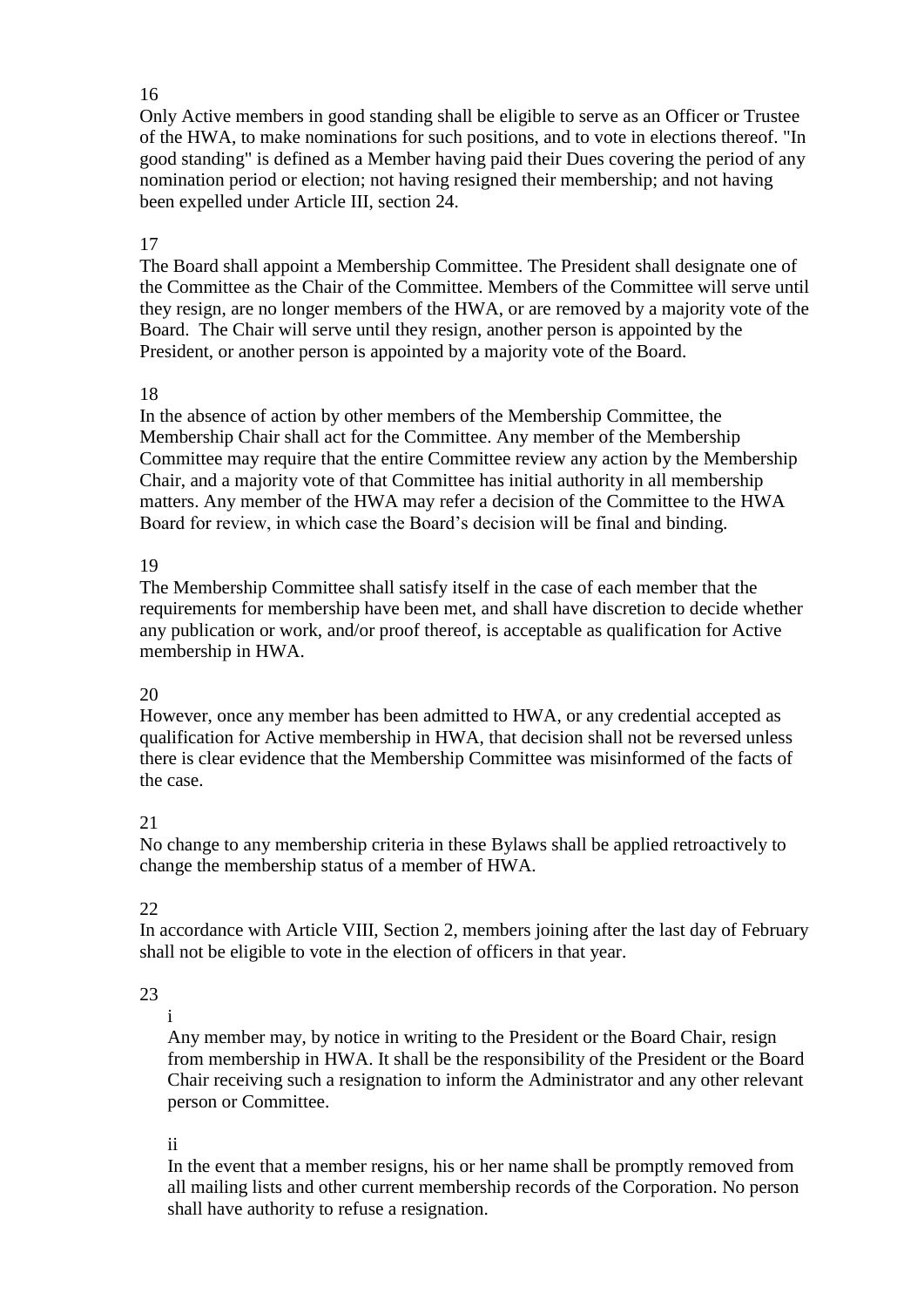iii

In the event of a resignation, no part of the departing member's dues shall be refunded.

# 24

The Board may, by a vote of 80% of the officers and trustees then in office, expel any member for good and sufficient cause. For avoidance of confusion, 80% of the officers and trustees then in office must vote to expel the member in order for such expulsion to be effective. In the event of expulsion, the expelled member's dues, if paid, shall be refunded on a pro rata basis. An expelled member shall be reinstated if the Board shall receive a petition for reinstatement signed by a number of Active members equal to no less than two-thirds of the Active membership as of the date of receipt.

# 25

Any person not otherwise eligible for Active membership may be elected as an Honorary member by unanimous vote of the Board. Honorary members shall pay no dues but have no rights to vote in elections or the Bram Stoker Awards. Any person elected to the Lifetime Achievement Award shall have the full rights and obligations of Active members.

# 26

Exemption from Dues. Members may only be exempted from Dues in accordance to subclauses i, ii, or iii of this Clause. Should such members resign or be expelled from the HWA and then rejoin they will not be exempt from paying dues. Members exempted from dues by these sub-clauses shall otherwise have the rights and obligations of Active members. Members may not be exempted from dues for any reason other than those given in this Section III Clause 25.

# i

Recipients of the Bram Stoker Life Achievement Award (see Section XI, Clause 3), and members who have been exempted from HWA dues for life, as at 30 June 2009 are exempt from dues for the period of their lifetime. Recipients of the Bram Stoker Life Achievement Award from 1 July 2009 will automatically be offered exemption from HWA dues for the period of their lifetime.

## ii

Presidents of the HWA who have served at least one term as President will be offered exemption from HWA dues for as long as they maintain membership of the HWA.

## iii

The Board may by unanimous vote waive the payment of dues of any Member for the sole reason of financial hardship but only where the member has, in the opinion of the Board, contributed significantly to the HWA and/or the genre. Dues Relief will be for one year only. Any dues so waived will be deducted from the Hardship Fund.

# IV *Meetings of Members*

1

As far as is practicable, there shall be at least one physical meeting of the membership each calendar year, at such time and place as the Board, or the President may, from time to time, determine.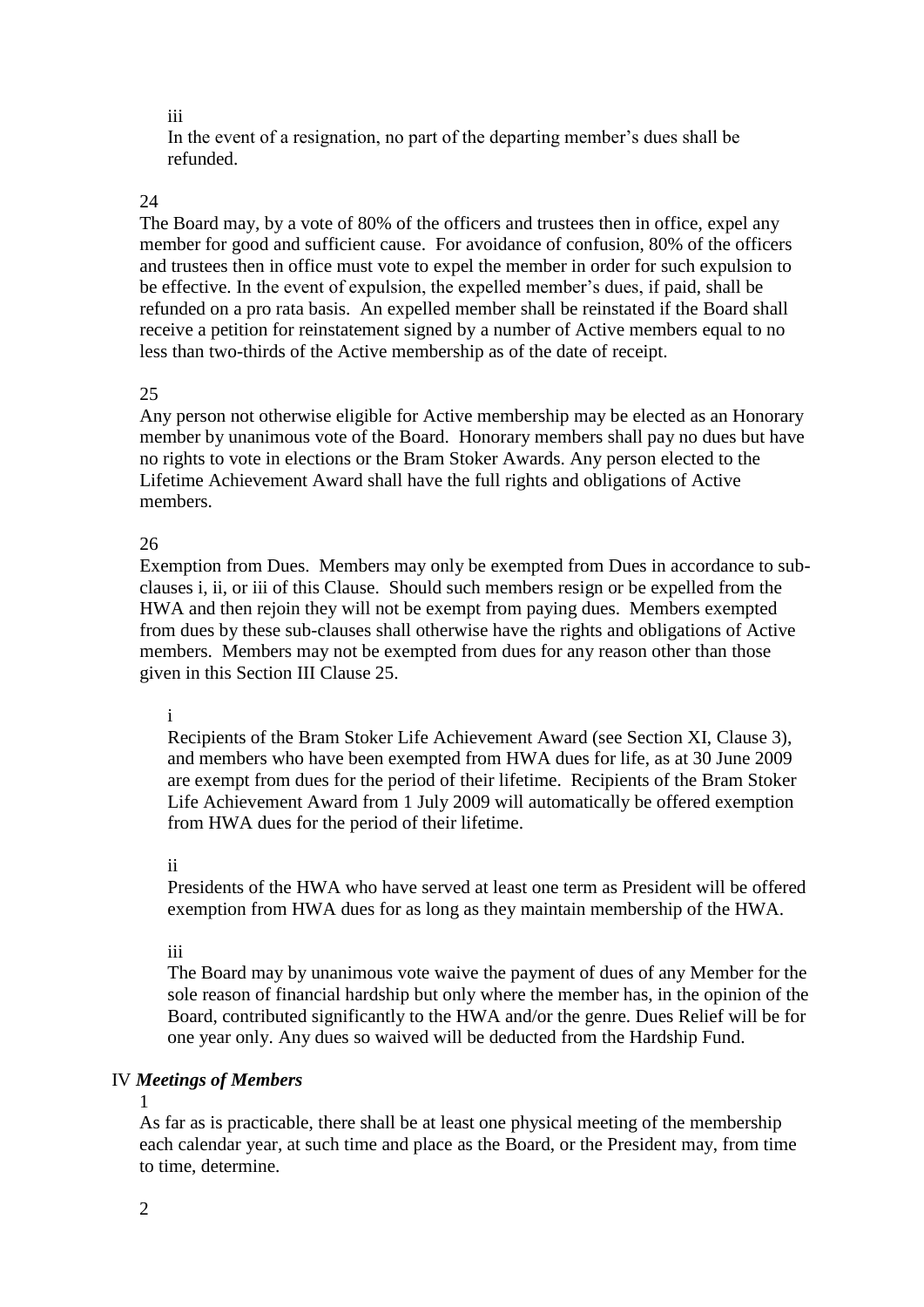Special meetings of the Active and Lifetime members may be called by the President, or, in the case of the absence, death, or disability of the President, by the Vice-President or by the Board.

### 3

Notice of all physical meetings shall be given not less than seven (7) days nor more than sixty (60) days before the date of such a meeting to each member by email at such member's last known email address, and all such notices shall state the time, place, and purpose of the meeting. Notice of any meeting may be waived in writing, either before or after the holding of such meeting, by any member. The attendance of any member at any such meeting shall be deemed to be a waiver by such member of notice of such meeting. Notice need not be made separately from the regular publications of the Corporation.

## 4

Each Active and Lifetime member shall be entitled to one vote on each matter properly submitted to the members for their vote, consent, waiver, release, or other action.

### 5

The Active and Lifetime members present shall constitute a quorum for the transaction of business at any annual or special meeting. Any resolution must be carried by a simple majority of that quorum. If the meeting proposes to change any ByLaw the requirements of Clause IX: 1 apply.

## V *Officers*

1

The elected officers of this Corporation shall be a President, a Vice-President, a Secretary, and a Treasurer. The officers, together with the Trustees, shall form the Board of the Corporation. No person appointed or hired by the Corporation shall have authority over the elected Officers, Trustees or Board in any matter

## 2

The elected officers shall hold their respective offices for terms of two years, beginning on November 1 and ending on October 31. The President and Secretary shall be elected and take office in even numbered years. The Vice President and Treasurer shall be elected and take office in odd numbered years. Officers elected prior the enactment of this clause shall be subject to re-election in compliance with this clause, even where this may reduce the original term for which they were elected.

#### 3

The duties and powers of the President shall be as follows:

#### i

The President shall represent the Corporation in dealings with all other organizations and persons, and may speak for the Corporation on all matters on which the Board has reached a consensus. The President shall have the authority to sign contracts and to make and carry out agreements in the Corporation's name in the course of the Corporation's normal business, or in matters subject to his or her discretion, without consultation with any other officer or authority.

ii

The President shall have the power to appoint committees not otherwise reserved for appointment by the Board.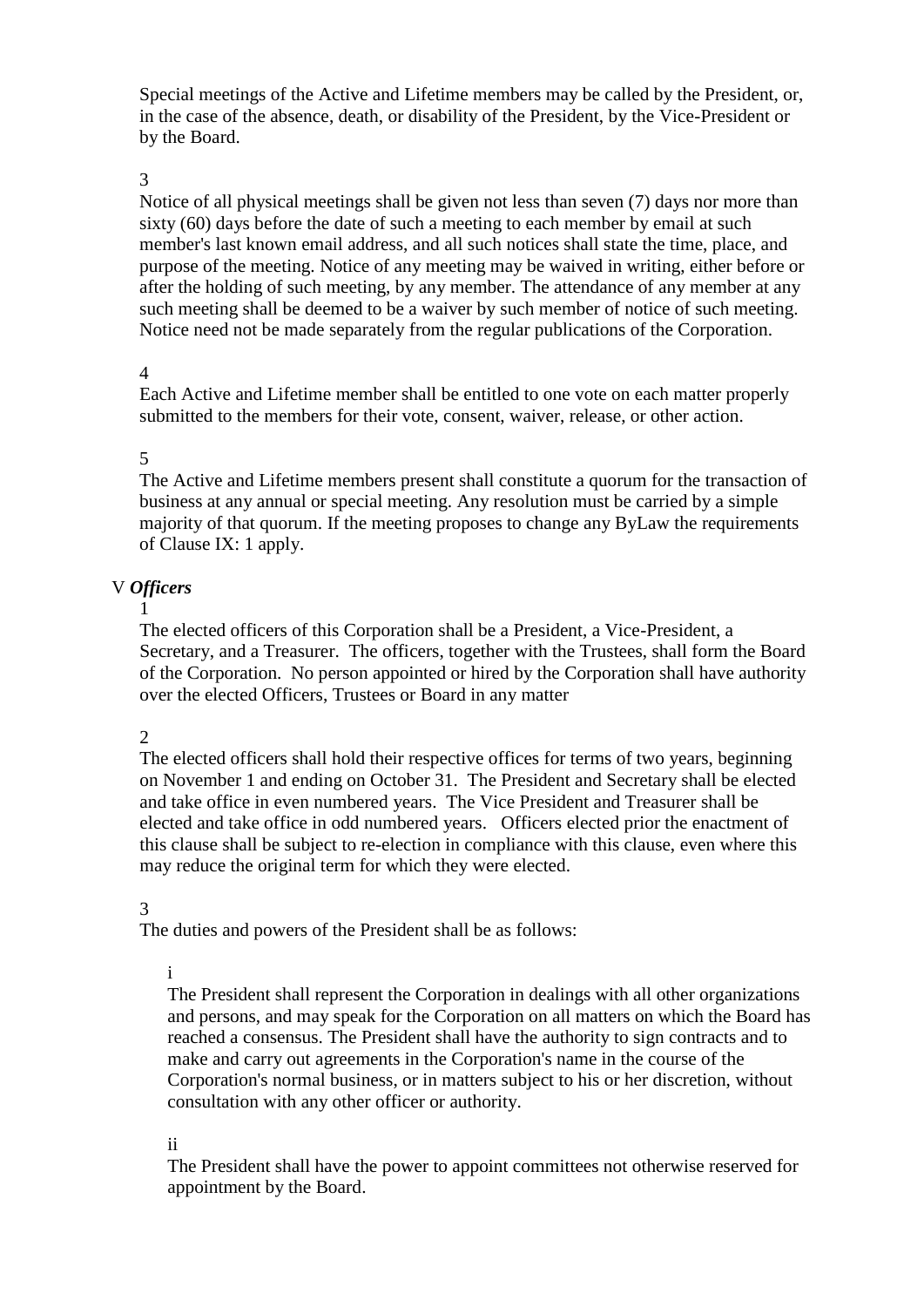#### iii

The President shall have the power to issue publications, conduct correspondence, call meetings, hold referenda, and perform such other duties as are incident to the office.

### iv

The Board shall have the authority to hire and dismiss staff to be paid out of HWA funds. The President shall have the authority to appoint unpaid staff from among the membership, with or without consulting the Board or other officers. Assignment of duties to HWA paid or unpaid staff shall be made by the President in consultation with the Board. The Board may engage paid staff members on a contractual basis for not more than three years, and such contracts shall be binding upon successor administrations

## v

The President shall ensure that a reasonable record exists of his or her actions as President.

## vi

Should the Board fail to act in any matter in which these Bylaws gives it authority to do so, or requires it to do so, the President may by written or verbal demand require the Board to act or, if the Bylaws grant authority but do not require action, to state its refusal to do so. If the Board shall not act or state such a refusal within thirty days, the President may act in the Board's stead.

## vii

Should any other officer of HWA fail to perform his or her duties, the President may take action in that officer's stead, or may appoint any Active member to fulfill those duties.

## viii

If the President has a reasonable belief that any other officer is acting against the interests of the HWA, the President may, with the consent of a majority of the Board as defined in Article VI, Section 1, remove that person from office. In the event of such removal there shall be no recourse during the balance of the term accruing to the officer so removed, but any person removed from office may still run for re-election to that office, or for election to another office for which he or she is eligible, or may be appointed to office.

## ix

Unless specifically stated otherwise in these Bylaws or in the subsidiary rules attendant upon Articles XI and XII, the final authority in all matters within HWA shall be the President.

# 4

The duties of the Vice-President shall be as follows:

# i.

The Vice-President shall have the power to perform any duties delegated by the President; and serves as Chair of the Publications Committee

## ii.

Unless otherwise instructed by the President, the Vice-President shall be responsible for ensuring the production and distribution of the Corporation's newsletter, which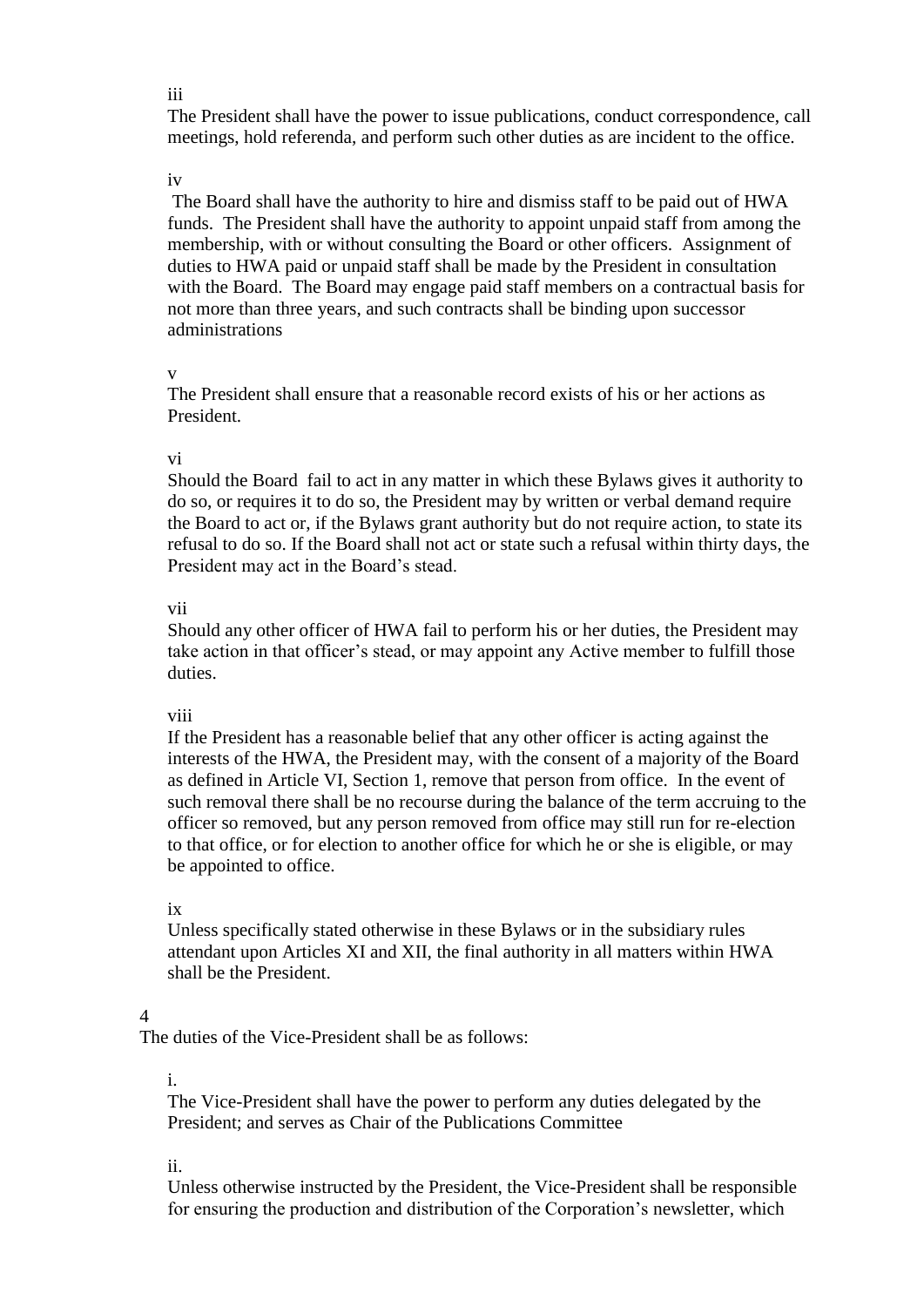shall be sent to all members on a regular and timely schedule. The Vice-President may also oversee such other publications as the Corporation may produce, both within and without his or her duties as the Chair of the HWA Publications Board as set forth in Article XII, Section 2.

### 5

The duties of the Secretary shall be as follows:

i

The Secretary, either directly or through appointed voluntary or paid staff, shall ensure that up-to-date records are maintained, including each member's classification, each member's most recent known email and physical address; and publish the latest Membership Directory at the Association's website at least once each month.

#### ii

The Secretary shall keep the records of the Corporation in such manner that information is always readily available, shall maintain an adequate filing system, and, upon demand of properly qualified persons doing business with HWA, shall supply all available information relevant to the task in comprehensible form. The Secretary may delegate record-keeping to an Administrator or other staff member appointed by the President or Board. The Secretary will compile Minutes at least quarterly and submit them to the Board for approval. On approval the Secretary will cause the Minutes to be published in a manner accessible by the HWA Membership. In compiling the Minutes the Secretary and the Board will be cognizant of matters of commercial-in-confidence; and matters of a personal nature relating to individual members or genre figures; and are therefore authorized to compile a form of Minutes that takes these matters into account.

#### iii

The Secretary shall answer correspondence of HWA as directed by the President.

### 6

The duties of the Treasurer shall be as follows:

#### i

The Treasurer shall see that dues notices are mailed annually, before the end of the calendar year prior to that year in which the dues must be paid. The Treasurer shall transmit to the person appointed to maintain the Membership Database the names of members who have not paid their dues by March 1 of each year, and notify the Secretary and/or the person appointed to maintain the Membership Database of new members accepted throughout the year. The Treasurer shall also transmit to the Secretary and/or the person appointed to maintain the Membership Database and/or the Board any other information relevant to a membership matter. The Treasurer may, with the agreement of the President and/or the Board, delegate any of their tasks to paid or unpaid staff of the Association.

#### ii

The Treasurer shall collect all fees, annual dues, and subscription monies, and keep an account of all monies received and expended for the use of the Corporation.

#### iii

The Treasurer shall make disbursements only on the written order of the President, or by check or money order countersigned by the President. If the Treasurer believes the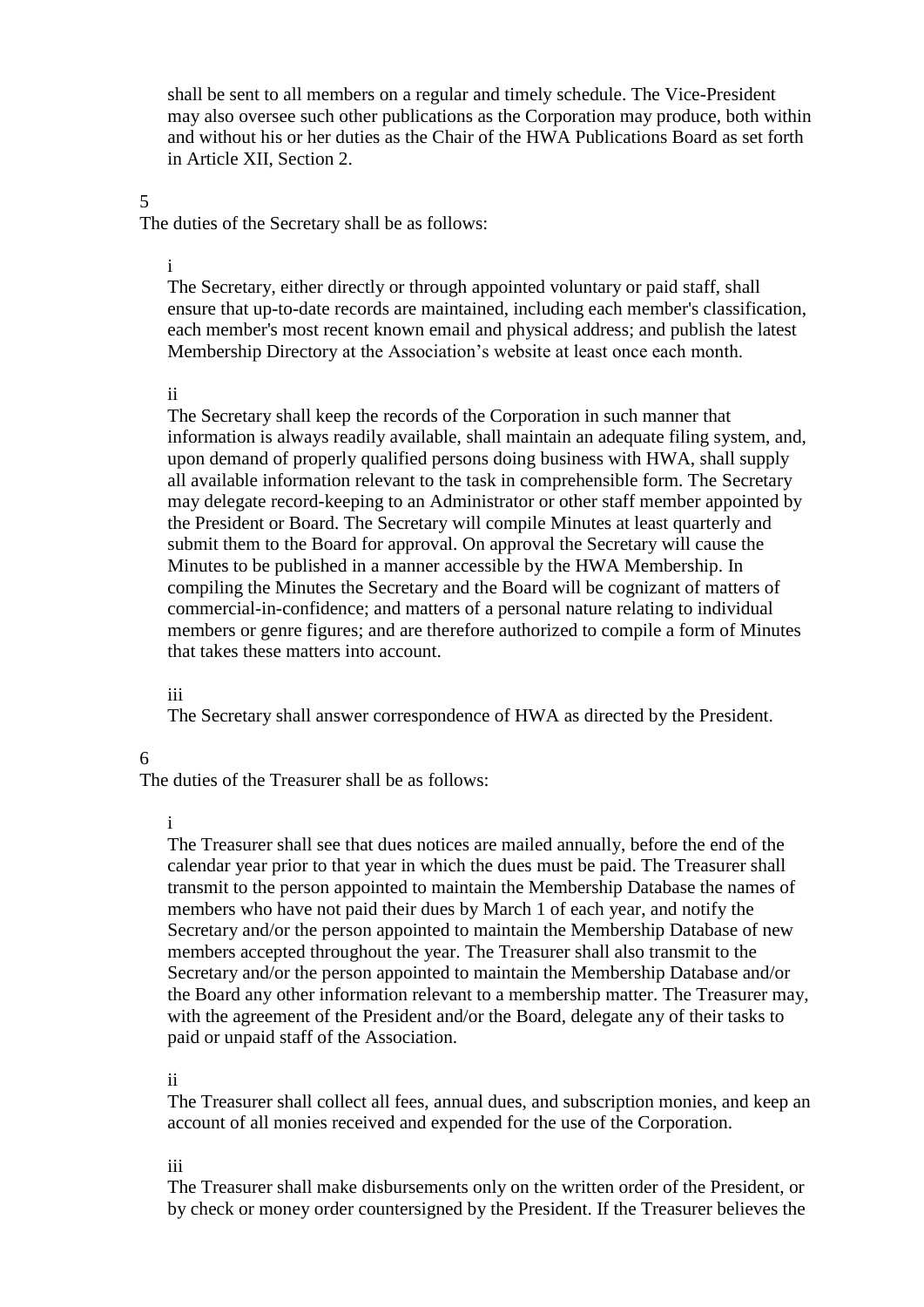President is acting in violation of these Bylaws, in violation of the law, or against the best interests of the Corporation in requiring a given disbursement, the Treasurer may request the Board of Trustees rule upon whether the disbursement shall be made, and shall act according to a majority vote of the Board.

### iv

The Treasurer shall deposit all sums received in a bank or banks, or with the permission of a majority of the Board in other secure financial institutions or instruments, and shall make a financial report in June of each year, and at any other time when called upon to do so by the President. If the Corporation employs the services of a paid accountant, the Treasurer may, with the President's consent, substitute the accountant's report for his or her own. This report shall be made available to the membership.

# 7

In addition to those duties and powers described above, the officers of this Corporation shall have such authority and shall perform such duties as are customarily incident to their respective offices, and such other and further duties as may from time to time be required of them by the Board.

# VI *The Board; and Elections*

1

There shall be a Board, consisting of the officers and seven elected trustees. Where these ByLaws or any regulations of the Corporation state that an action is to be taken by the Board collectively, or by consent of the Board, the following shall apply. Actions requiring written consent must be carried by a unanimous vote of all members of the Board then in office [THIS IS STATE LAW]; unless otherwise specified in these ByLaws, actions that do not require written consent will be carried by a majority of a quorum of the Board present at a meeting of the Board. A quorum of the Board shall consist of four members of the Board. All references to the Board elsewhere in these ByLaws shall mean the Board as defined in this Clause.

2

i.

An election for the President and Secretary shall be held every even-numbered year; and an election for the Vice President and Treasurer shall be held every odd-numbered year. An election for three trustees shall be held every even-numbered year; and an election for four trustees shall be held every odd-numbered year. Candidates will be determined in accordance with the process described in Clause VI: 3.

# ii.

Only Active or Lifetime members are eligible to be elected as Officers or Trustees.

# iii.

The election is to occur by secure electronic means, between 1 August and 30 September, dates as shall be selected by a majority of the Board.

# iv.

In the case of Officers the results of the election shall be determined by a plurality vote of those Active and Lifetime members who return their ballots according to the deadline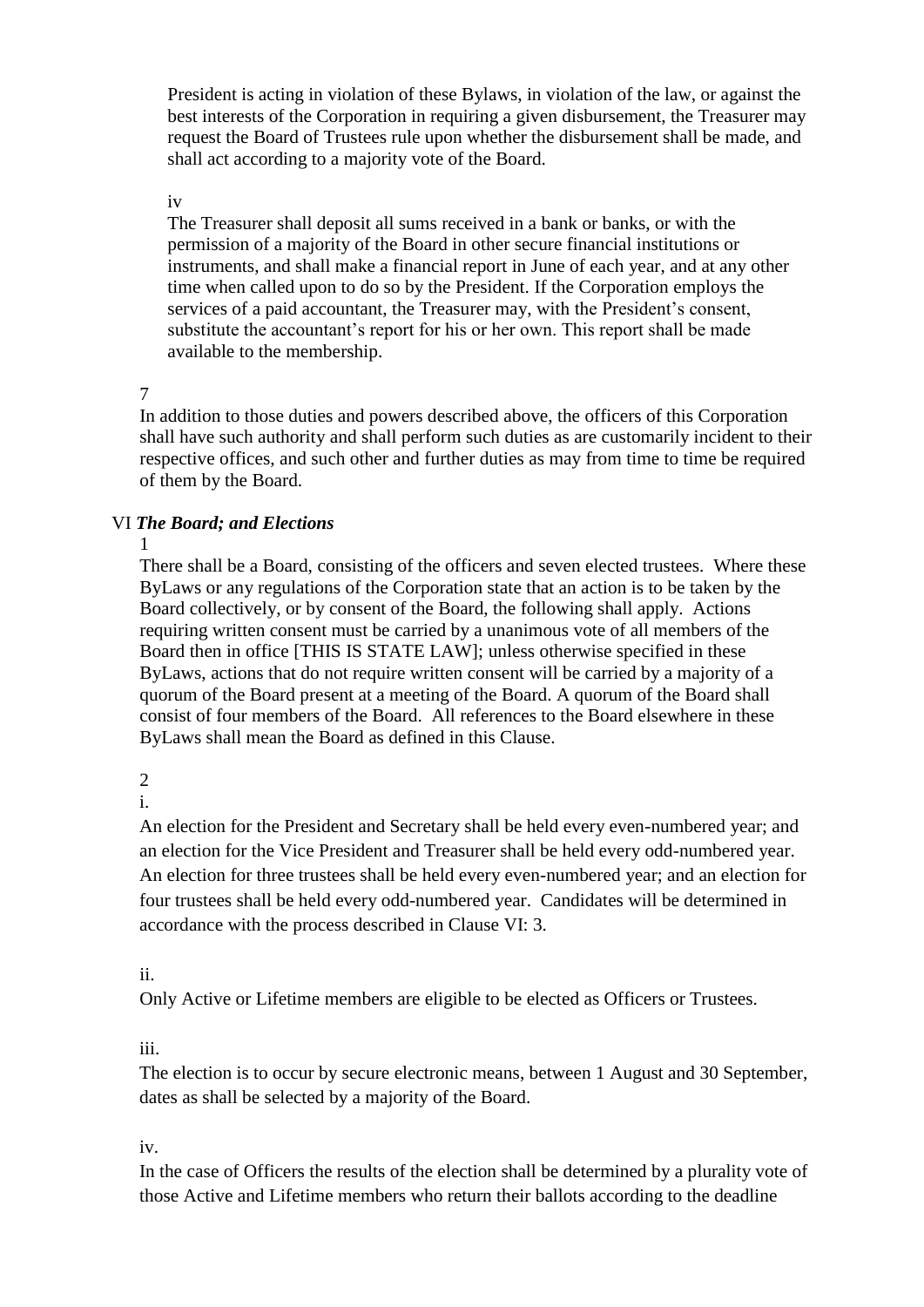indicated upon the ballots. In the case of Trustees the candidates with the highest number of votes shall be elected. In the case of a tie between two or more candidates, the President shall cause the names of the candidates so tied to be again submitted to the voting membership by ballot, and this process shall be repeated until no tie occurs.

v.

Ballots shall be provided to all Active and Lifetime members. There shall be no minimum number of votes required for election. Those members eligible to vote shall be all Active and Lifetime members in good standing two weeks before the ballot is despatched.

vi.

The distribution, collection, and counting of these ballots shall be the supervised by an Election Committee of three members, appointed by the President and including no present officers or trustees. The President will appoint two members not on the Election Committee to serve as manual counters, who will also check any automated software ballot count. Any anomaly between an automated count and manual counts (or between manual counts) will be resolved by the Election Committee and the President (excepting in years where there the Presidential ballot is contested, in which case the Vice President will assist in any said resolution).

## vii.

In the event that there is only one qualified candidate running for a position, a vote of the membership will not be required for that position and the President shall have the power to declare that candidate elected.

#### 3

i

The President will appoint an Election Search Committee (comprised of three Active members), which shall be responsible for locating eligible candidates for Officer and Trustee positions open for election that year. The Committee must be appointed no later than 15 June and must report back to the Board no later than 15 July, with the names of candidates who have agreed to stand for election, along with an Election Statement from each candidate. The Committee should make a call for candidates from the entire membership, as well making their own endeavours. They will seek candidates who offer appropriate experience that will add value to the Association, as well as geographic and gender diversity on the ballot, in so far as each is possible. While there is no requirement that each position be contested, the Committee should use its best efforts to attract multiple qualified candidates for each position. Candidates may only nominate for one vacant position in each election cycle. After receiving the Committee's report the Board may add further candidates to the ballot, where those candidates agree to serve.

## ii

No Affiliate, Academic, Associate, or Supporting members may be nominated or serve as officers or trustees of the Corporation (see also clause VI: 2 ii).

4

Elected officers and trustees shall serve two year terms beginning on November 1 in the year they are elected. An officer or trustee chosen to fill any vacancy shall hold office for a term which shall be coincident with the term of the officer or trustee being replaced.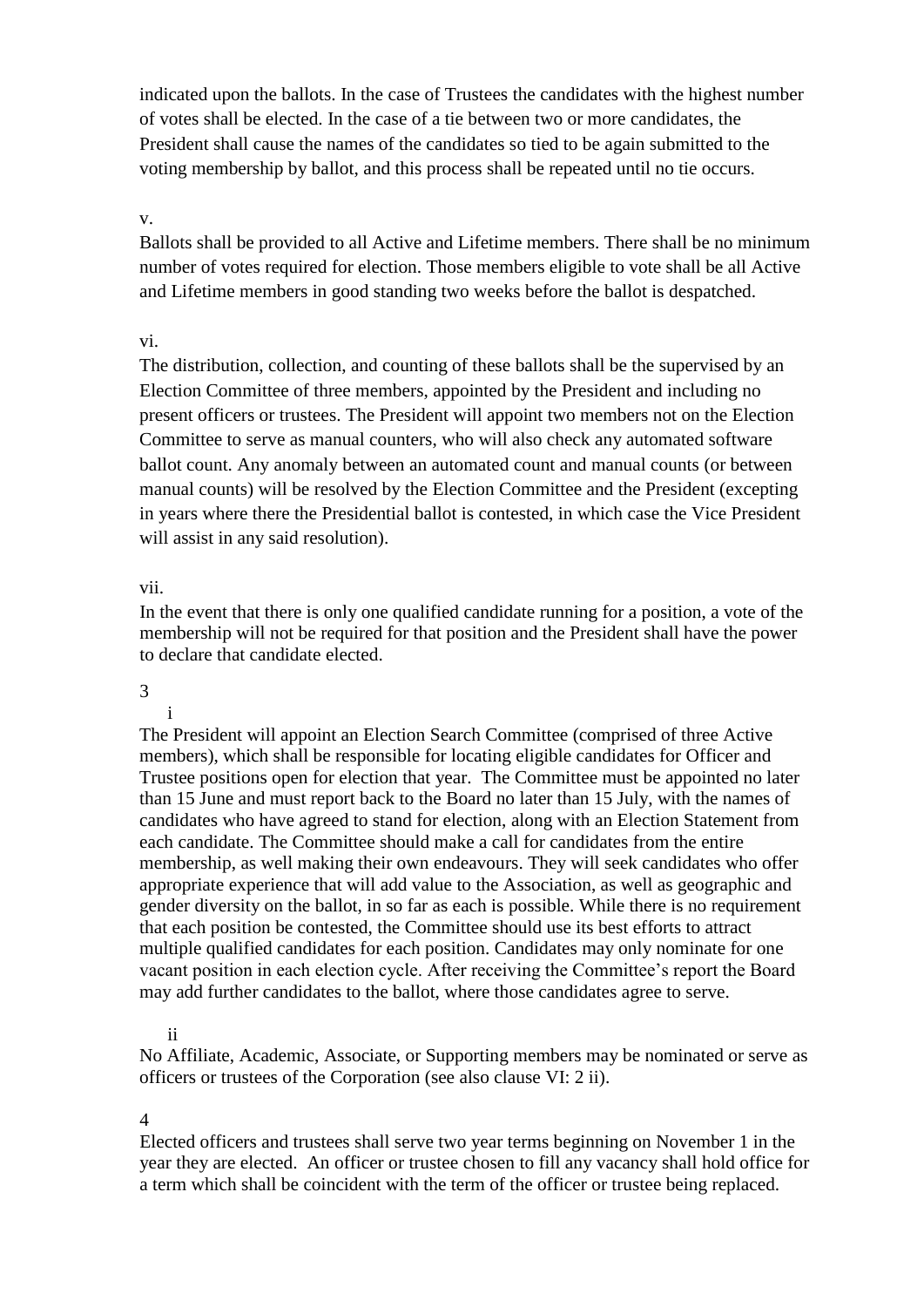#### 5

Should any trustee leave the Board, through death, disability, resignation, or other cause, before the completion of his or her term the President shall recommend to the Board a replacement to serve the balance of that trustee's term. The Board may approve or disapprove of this appointment by the vote of a majority of the Board then serving. If the replacement recommended fails to be approved by the Board any member of the Board may recommend an alternate replacement trustee and the Board will vote on said replacements until one person receives such a majority vote.

If the President is called upon to recommend a replacement trustee to the Board, he or she shall give due consideration to those candidates who ran unsuccessfully in the most recent trustee election.

#### 6

The Board shall have general charge of the affairs, property, and assets of the Corporation. It shall be the duty of the Board to carry out the aims and purposes of this Corporation, and to this end to manage and control all of its property and assets.

### 7

Newly-elected Officers and Trustees shall take office no later than November 1. During the month of October these incoming Board shall be considered officers in training, and shall be given whatever instruction and assigned whatever duties shall be mutually agreed upon by the incoming Board Members and their predecessors. Outgoing Officers may, if they wish, the President consents and the newly elected replacement agrees, resign and turn all duties over to the incoming Officers at any time between October 1 and October 31.

### 8

Each year, at the first meeting of the Board after October 31, the President shall appoint one trustee to serve as Chair of the Board. If at any time any officer or member is required to contact the Board for any reason, contacting the Chair of the Board shall constitute fulfilment of this requirement. If at any time the Board is required to act on any matter, it shall be the responsibility of the Chair of the Board to contact the other trustees to obtain the necessary votes to act. For avoidance of confusion the role of the Chair does not in any way supersede or override the powers of any officer of the organisation.

#### 9

An annual meeting of the Board for the transaction of such business as may properly come before the meeting shall be held immediately preceding the annual meeting of the Active members each year. Special meetings of the Board may be called by either the Chair of the Board or the President, and shall be called upon the request of any two trustees.

## 10

The Board of shall be responsible for the appointment of the Grievance Committee.

#### 11

i.

If no Vice-President or Secretary or Treasurer shall be elected or if, being elected, shall refuse to serve; or if any of those Offices shall become vacant by reason of resignation, death, disability, or any other reason; the President shall fill the vacancy by appointment.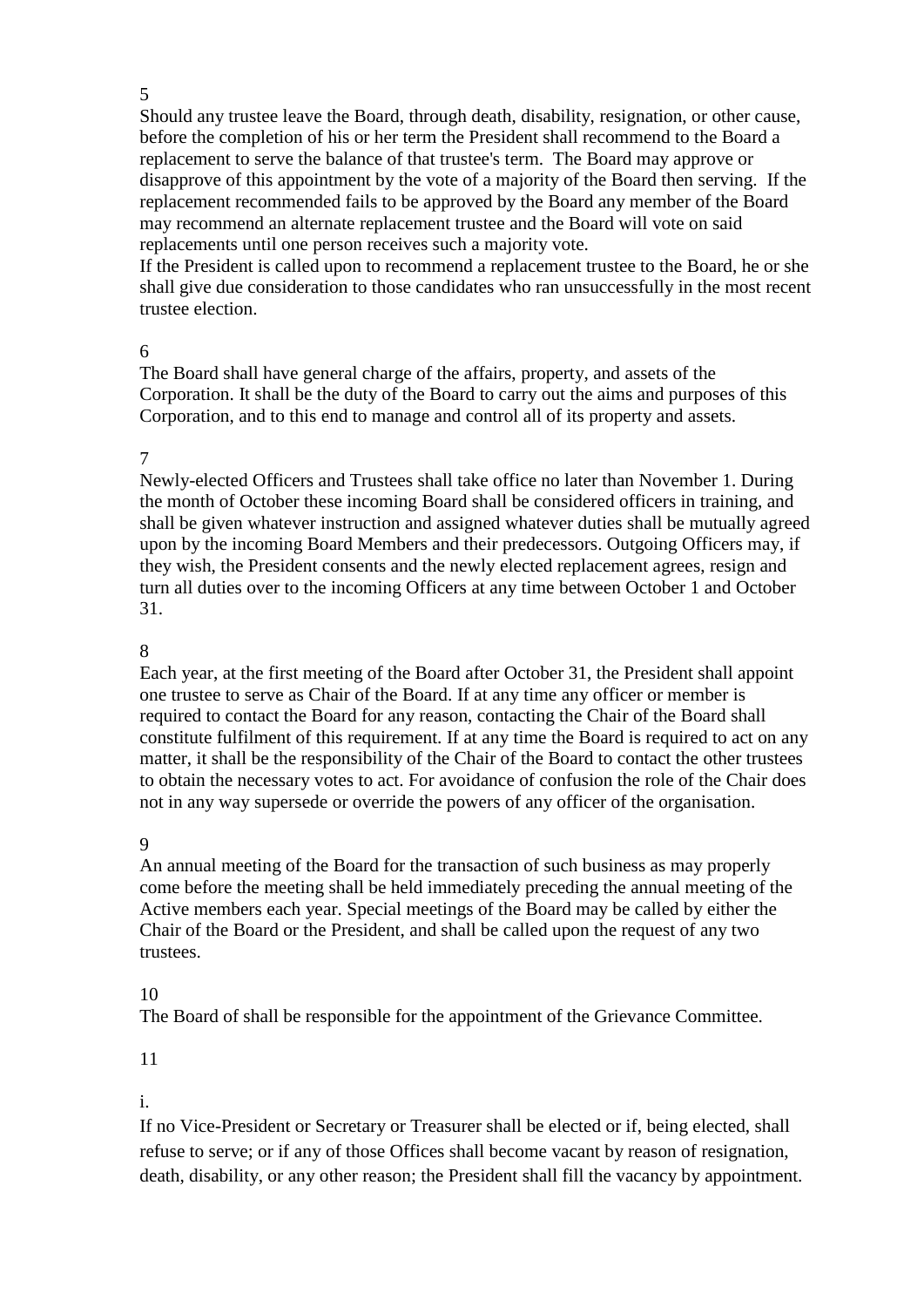## ii.

If the office of President shall fall vacant the Vice-President shall be appointed President for the balance of the term. If the Vice President position is vacant or that person refuses to serve as President, the Board will hold a special election to fill the balance of the President's term as soon as is practicable after the vacancy occurs. In that case the Chair of the Board will become Acting President until a new President is elected.

## 12

Should the President fail to perform any office or duty required of him or her by these ByLaws or other rules of the Corporation, the Board may demand that such office or duty be fulfilled within two weeks, and should the President still have failed, at the end of two weeks, to have performed said office or duty, then the Board shall have authority to act in the President's stead.

# 13

If the Board believes the President to be acting against the interests of the Corporation, and if two-thirds of the members of the Board then in office (exclusive of the President) shall vote for the removal of the President from office, then the President shall be immediately removed from office, and the Vice President shall serve in his or her stead, as specified in Article VI, Section 11 ii.

# 14

The Board may meet in person, or via telephone or by other electronic means permitting the views of each Board member to be heard or read by the others participating in such meeting. Votes of the Board may be conducted in person, via telephone, or electronically (including via email); and said votes do not require a unanimous result unless specifically noted elsewhere in these ByLaws. Proxy votes of Board Members are specifically authorised by this Clause. However, proxies must be lodged in writing (including via email or other electronic means) with the Chair of the Board, indicating which Board Member has the authority to cast the absent member's proxy vote.

# VII *Fiscal Year*

1

The fiscal year of the Corporation shall be the twelve-month period ending on the last day of February.

# VIII *Amendments*

## 1

These Bylaws may be amended, repealed, or altered in whole or in part by a vote of the membership, wherein at least one-fourth of the Active membership shall have cast ballots, and a majority of those voting shall be in favour of the proposed amendment, repeal, or alteration. Only Active and Lifetime Members may vote.

2

The President or the Board may call for a vote on any proposed amendment or revision of these Bylaws at any time, but must notify every Active member by mail or by secure electronic means at his or her last known address no less than seven (7) nor more than sixty (60) days before any such vote shall occur. Votes may be held by mail or by secure electronic means, or at any annual meeting or special meeting. If voting is held at a physical meeting, both mailed and electronic votes on the motion shall be counted, in addition to ballots completed at the meeting; and the Rules as to the validity and passing of the motion as described in Clause X (1) shall apply.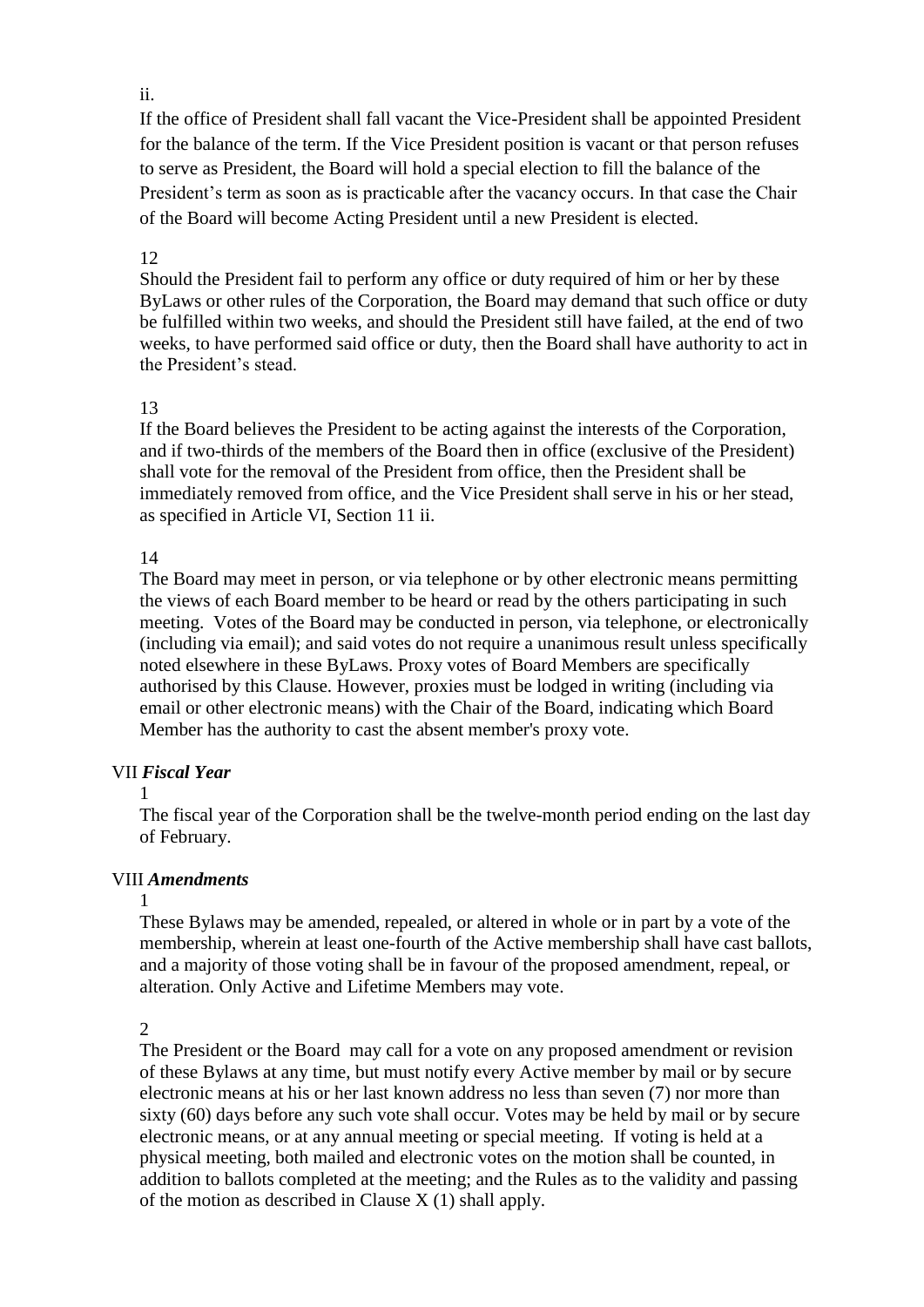3

Any Active member may petition the President to call for a vote on any proposed amendment or revision of these Bylaws. If any Active member shall present the President with a petition signed by a minimum of 10% of the Active members then in good standing requesting such a vote, the President shall hold such a vote within sixty days of receipt of such presentation.

## IX *Awards*

1

The Horror Writers Association shall present annual awards to honor outstanding creative performance in the field of Horror and Dark Fantasy. These awards shall be known as the Bram Stoker Awards for Superior Achievement.

## $\mathcal{L}$

The recipients of the Bram Stoker Awards for Superior Achievement shall be chosen, and the Awards presented, in accord with procedures established by the Bram Stoker Award Rules. The Bram Stoker Award Rules for each year shall be set by the Board no later than 31 December for the subsequent year and publicly advised to all Members no later than 14 January for the year to which they apply.

# 3

In any year the Board may choose to present Bram Stoker Lifetime Achievement Awards to any individual. No more than three Lifetime Achievement Awards may be given in any one calendar year.

# X *HWA Committees*

#### 1

The President and/or the Board may establish committees to assist in the work of the HWA. These committees shall include the following standing committees: a Grievance Committee, a Publications Committee, a Bylaws Committee and a Finance Committee. Additional committees may be established as required. Membership of all committees shall be communicated to the Membership on a regular basis. Except as otherwise specifically provided in these Bylaws or by the direction of the Board, all members of the Corporation shall be eligible to serve on committees.

## 2

Any monies received through the licensing or sale of HWA licensed publications created are to be recorded and banked to the Association's general funds. Arrangements will be put in place to pay: (1) payment of fees and royalties due to authors; (2) payment of fees and royalties due to editors; (3) payment of any other approved debts incurred by the HWA during the publication process.

# XI *Indemnification*

## 1

The Corporation shall indemnify or agree to indemnify any person who was or is a party, or is threatened to be made a party, to any threatened, pending, or completed civil, criminal, administrative, or investigative action, suit, or proceeding, other than an action by or in the right of the Corporation, by reason of the fact that the person is or was a trustee, officer, employee, or agent of or a volunteer of the Corporation against expenses, including attorney's fees, judgments, fines, and amounts paid in settlement actually and reasonably incurred by the person in connection with such action, suit, or proceeding, to the maximum extent permitted by Ohio Code §1702.12(E), as amended from time to